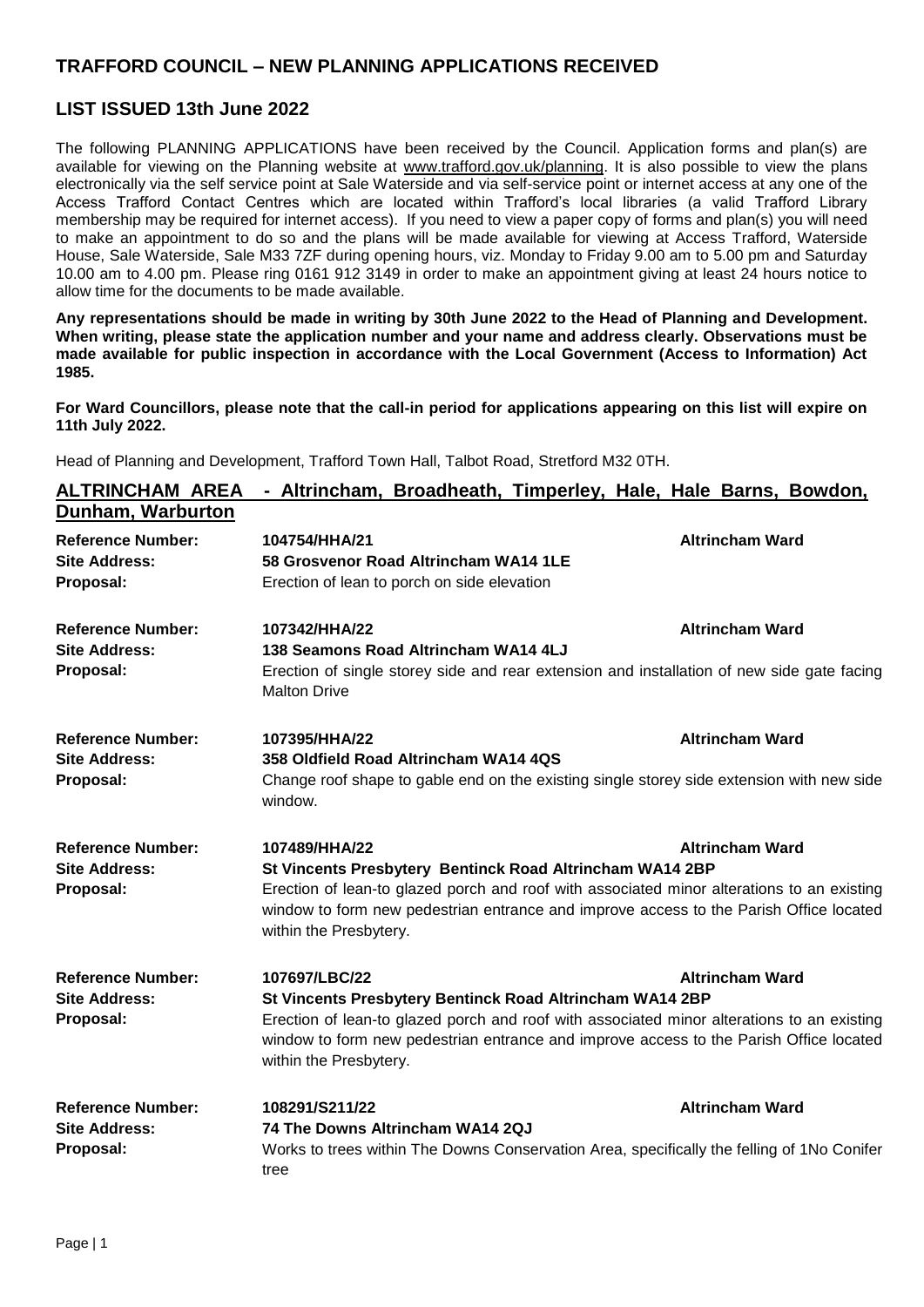| <b>Reference Number:</b><br><b>Site Address:</b><br>Proposal: | 108309/S211/22<br>Doonfoot Regent Road Altrincham WA14 1RT<br>Works to trees within the Old Market Place Conservation area, specifically the felling of<br>1No Copper Beech (T5) and 1no. Lawson Cypress (T3) and the general maintenance of a<br>number of trees (refer to plan) | <b>Altrincham Ward</b> |
|---------------------------------------------------------------|-----------------------------------------------------------------------------------------------------------------------------------------------------------------------------------------------------------------------------------------------------------------------------------|------------------------|
| <b>Reference Number:</b><br><b>Site Address:</b><br>Proposal: | 107307/HHA/22<br>2 Dean Drive Bowdon WA14 3NE<br>Erection of two storey side extension following demolition of existing single storey side<br>extension, loft conversion with rear dormer and removal of hedge to rear.                                                           | <b>Bowdon Ward</b>     |
| <b>Reference Number:</b><br><b>Site Address:</b><br>Proposal: | 107507/HHA/22<br>4 Willow Tree Road Altrincham WA14 2EG<br>Erection of a new crossover dropped kerb and permeable tarmac hardstanding to form 2<br>car spaces                                                                                                                     | <b>Bowdon Ward</b>     |
| <b>Reference Number:</b><br><b>Site Address:</b><br>Proposal: | 108179/TPO/22<br>Apartment 1 Cornhill Park Road Bowdon Altrincham WA14 3JF<br>Works to trees within TPO 014, specifically the felling of 3No Cypress (G1) and Yew and<br>Laurel (G2) (refer to plan)                                                                              | <b>Bowdon Ward</b>     |
| <b>Reference Number:</b><br><b>Site Address:</b><br>Proposal: | 108206/S211/22<br>Whitebarn 5 Barry Rise Bowdon WA14 3JS<br>Works to trees within The Devisdale Conservation Area, specifically general maintenance<br>to a number of trees (refer to plan)                                                                                       | <b>Bowdon Ward</b>     |
| <b>Reference Number:</b><br><b>Site Address:</b><br>Proposal: | 108240/S211/22<br>Bowdon Preparatory School For Girls Ashley Road Altrincham WA14 2LT<br>Works to trees within The Downs Conservation area, specifically the felling of 1No Holly<br>(T5) and the general maintenance of a number of trees (refer to plan)                        | <b>Bowdon Ward</b>     |
| <b>Reference Number:</b><br><b>Site Address:</b><br>Proposal: | 108242/S211/22<br><b>Woodridings The Firs Bowdon</b><br>Works to trees with The Devisdale and Bowdon Conservation Area(s), specifically the<br>felling of T2 (Robinia) and the general maintenance of a number of trees (refer to plan)                                           | <b>Bowdon Ward</b>     |
| <b>Reference Number:</b><br><b>Site Address:</b><br>Proposal: | 108243/S211/22<br>Farley Lodge 23 Cavendish Road Altrincham<br>Works to trees within the Downs Conservation Area, specifically the felling of T4 (Holly<br>tree) and the general maintenance of a number of trees (refer to plan)                                                 | <b>Bowdon Ward</b>     |
| <b>Reference Number:</b><br><b>Site Address:</b><br>Proposal: | 108260/S211/22<br><b>Carramore 2 York Drive Bowdon WA14 3HF</b><br>Works to trees within Ashley Heath Conservation Area, specifically the felling of T1 (Ash<br>Tree)                                                                                                             | <b>Bowdon Ward</b>     |
| <b>Reference Number:</b><br><b>Site Address:</b>              | 108262/TPO/22<br>Bowdon Preparatory School For Girls - Playing Fields Ashley Road Altrincham<br><b>WA14 2LT</b>                                                                                                                                                                   | <b>Bowdon Ward</b>     |
| Proposal:                                                     | Works to trees within TPO 006, specifically the felling of 1no Sycamore (T7) and Ash<br>Saplings (G6) and the general maintenance of a number of trees (refer to plans)                                                                                                           |                        |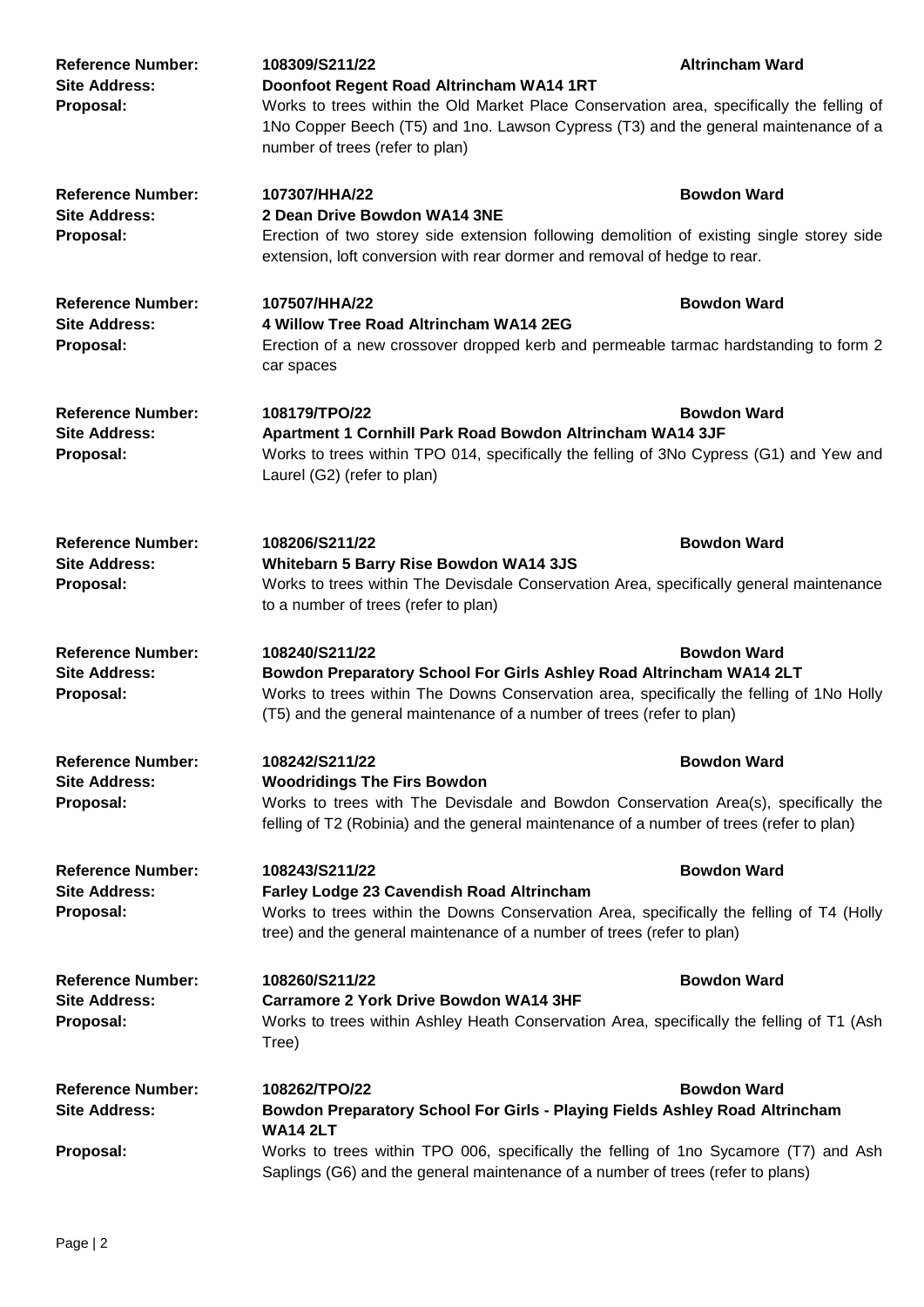| <b>Reference Number:</b><br><b>Site Address:</b><br>Proposal: | 107199/HHA/22<br>26 Clough Avenue Sale M33 4HU<br>Hip to gable conversion, dormer loft conversion and raising of roof height.                                                                                                                                                                                                                                                                       | <b>Broadheath Ward</b>   |
|---------------------------------------------------------------|-----------------------------------------------------------------------------------------------------------------------------------------------------------------------------------------------------------------------------------------------------------------------------------------------------------------------------------------------------------------------------------------------------|--------------------------|
| <b>Reference Number:</b><br><b>Site Address:</b><br>Proposal: | 107518/HHA/22<br>2 Daisygate Drive Altrincham WA14 5UB<br>Erection of single storey front extension, single storey rear extension and garage<br>conversion.                                                                                                                                                                                                                                         | <b>Broadheath Ward</b>   |
| <b>Reference Number:</b><br><b>Site Address:</b><br>Proposal: | 108134/TEL/22<br>Land Opposite The Moss Trooper Moss Lane Timperley WA15 6JU<br>Installation of a new 18m monopole tower to support antenna, associated radio-equipment<br>housing and ancillary development hitherto. (Notification for prior approval under The<br>Town and Country Planning (General Permitted Development) (England) Order 2015 (as<br>amended) - Schedule 2, Part 16, Class A) | <b>Broadheath Ward</b>   |
| <b>Reference Number:</b><br><b>Site Address:</b><br>Proposal: | 107875/HHA/22<br>Hazelmere 5 Gorse Bank Road Hale Barns Altrincham WA15 0BG<br>Proposal sought for raising roof height to incorporate extended loft conversion with glass<br>balustrade and window to front elevation and other external works.                                                                                                                                                     | <b>Hale Barns Ward</b>   |
| <b>Reference Number:</b><br><b>Site Address:</b><br>Proposal: | 108067/HHA/22<br>18 Finchale Drive Hale WA15 8NH<br>Erection of single storey side and rear extension.                                                                                                                                                                                                                                                                                              | <b>Hale Barns Ward</b>   |
| <b>Reference Number:</b><br><b>Site Address:</b><br>Proposal: | 108154/CPL/22<br>8 High Elm Road Hale Barns Altrincham WA15 0HS<br>Certificate of lawfulness for a proposed hip to gable roof alterations and construction of<br>square dormer to rear. Proposed materials to match adjacent existing materials.                                                                                                                                                    | <b>Hale Barns Ward</b>   |
| <b>Reference Number:</b><br>Site Address:<br>Proposal:        | 107563/HHA/22<br>29 Ashfield Road Hale WA15 9QJ<br>Erection of single storey wrap around rear elevation, increased lightwell size and new<br>velux window to the front elevation.                                                                                                                                                                                                                   | <b>Hale Central Ward</b> |
| <b>Reference Number:</b><br><b>Site Address:</b><br>Proposal: | 108078/CPL/22<br>10 Bold Street Altrincham WA14 2ER<br>Certificate of proposed lawful development for dormer at rear elevation                                                                                                                                                                                                                                                                      | <b>Hale Central Ward</b> |
| <b>Reference Number:</b><br><b>Site Address:</b><br>Proposal: | 108086/CPL/22<br>20 Chiltern Drive Hale WA15 9PN<br>Certificate of proposed lawful development for erection of single storey rear extension.                                                                                                                                                                                                                                                        | <b>Hale Central Ward</b> |
| <b>Reference Number:</b><br><b>Site Address:</b><br>Proposal: | 108286/TPO/22<br>Flat 1 Woodcote 16 South Downs Road Hale Barns Altrincham WA14 3HU<br>Works to trees within TPO 035, specifically the felling of T3 (Cypress) and T4 (Yew) and<br>the general maintenance of a number of trees (refer to plan)                                                                                                                                                     | <b>Hale Central Ward</b> |
| <b>Reference Number:</b><br><b>Site Address:</b><br>Proposal: | 107853/HHA/22<br>18 Oldfield Drive Timperley WA15 6RU<br>Erection of a single storey side/rear extension with a new front porch and extension to the<br>existing garage.                                                                                                                                                                                                                            | <b>Timperley Ward</b>    |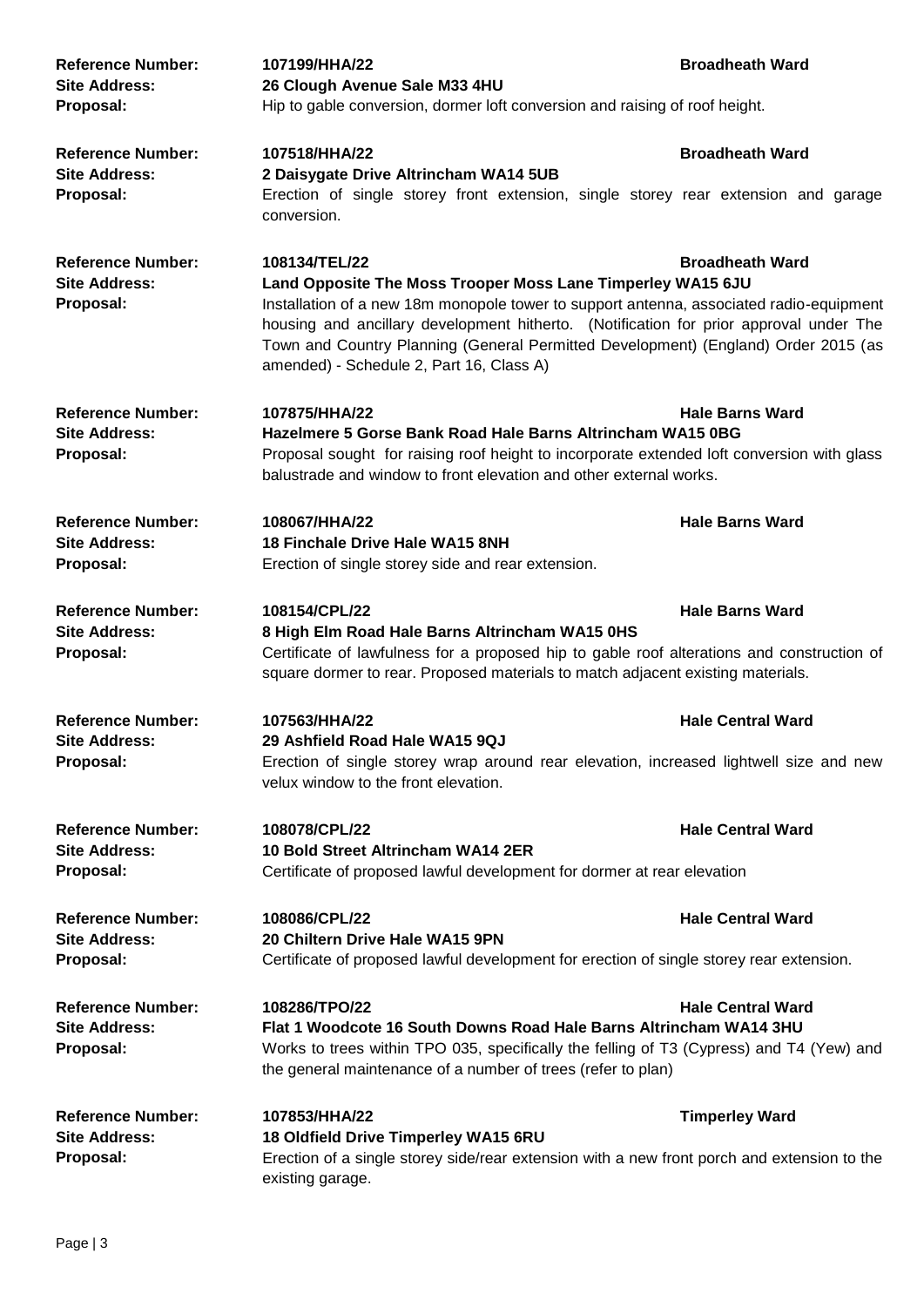| <b>Reference Number:</b><br><b>Site Address:</b><br>Proposal: | 107902/HHA/22<br>7 Hawthorn Close Timperley WA15 6TL<br>Erection of single storey side and rear extension.                                                                                    | <b>Timperley Ward</b> |
|---------------------------------------------------------------|-----------------------------------------------------------------------------------------------------------------------------------------------------------------------------------------------|-----------------------|
| <b>Reference Number:</b><br><b>Site Address:</b><br>Proposal: | 107906/HHA/22<br>126 Sylvan Avenue Timperley WA15 6AF<br>Erection of first floor side and part rear extension                                                                                 | <b>Timperley Ward</b> |
| <b>Reference Number:</b><br><b>Site Address:</b><br>Proposal: | 107963/HHA/22<br>6 Leslie Grove Timperley WA15 6LY<br>Erection of a part single/part two storey side and a single storey rear extension following<br>demolition of the existing conservatory. | <b>Timperley Ward</b> |
| <b>Reference Number:</b><br><b>Site Address:</b><br>Proposal: | 108002/HHA/22<br>27 Victoria Road Timperley WA15 6PP<br>Erection of two storey side and rear extension with part single storey rear extension.                                                | <b>Timperley Ward</b> |
| <b>Reference Number:</b><br><b>Site Address:</b><br>Proposal: | 108091/FUL/22<br>19 Colebrook Road Timperley WA15 6NW<br>Proposed change of use of land to residential curtilage and erection of garden room (part<br>retrospective)                          | <b>Timperley Ward</b> |

## **SALE AREA – Sale, Brooklands, Sale Moor, Ashton-Upon Mersey, Carrington, Partington**

| <b>Reference Number:</b><br><b>Site Address:</b><br>Proposal: | 107049/HHA/22<br>51 Dumber Lane Sale M33 5GU                           | Erection of part first floor and two storey side extension                                                                                                     | <b>Ashton On Mersey Ward</b>   |
|---------------------------------------------------------------|------------------------------------------------------------------------|----------------------------------------------------------------------------------------------------------------------------------------------------------------|--------------------------------|
| <b>Reference Number:</b>                                      | 107500/HHA/22                                                          |                                                                                                                                                                | <b>Ashton On Mersey Ward</b>   |
| <b>Site Address:</b>                                          | 9 Greenhill Avenue Sale M33 6LS                                        |                                                                                                                                                                |                                |
| Proposal:                                                     |                                                                        | Erection of first floor side extension and alterations to elevations                                                                                           |                                |
| <b>Reference Number:</b>                                      | 108102/CPL/22                                                          |                                                                                                                                                                | <b>Ashton On Mersey Ward</b>   |
| <b>Site Address:</b>                                          |                                                                        | 10 Arnside Grove Sale M33 6HH                                                                                                                                  |                                |
| Proposal:                                                     | Certificate of lawfulness for a proposed single storey rear extension. |                                                                                                                                                                |                                |
| <b>Reference Number:</b>                                      | 107892/HHA/22                                                          |                                                                                                                                                                | <b>Brooklands Ward</b>         |
| <b>Site Address:</b>                                          | 18 Derbyshire Road South Sale M33 3JW                                  |                                                                                                                                                                |                                |
| Proposal:                                                     |                                                                        | Erection of a two storey side and single storey front/rear extension.                                                                                          |                                |
| <b>Reference Number:</b>                                      | 107227/HHA/22                                                          |                                                                                                                                                                | <b>Bucklow St Martins Ward</b> |
| <b>Site Address:</b>                                          | 40 Totnes Road Sale M33 5HG                                            |                                                                                                                                                                |                                |
| Proposal:                                                     | Erection of single storey rear extension.                              |                                                                                                                                                                |                                |
| <b>Reference Number:</b>                                      | 107490/HHA/22                                                          |                                                                                                                                                                | <b>Bucklow St Martins Ward</b> |
| <b>Site Address:</b>                                          | 9 Christchurch Road Sale M33 5GF                                       |                                                                                                                                                                |                                |
| Proposal:                                                     |                                                                        | Erection of single storey side extension, part single/part two storey rear extension and<br>alterations to elevations including rendering and new porch canopy |                                |
| <b>Reference Number:</b>                                      | 107514/HHA/22                                                          | <b>Partington Town Council</b>                                                                                                                                 | <b>Bucklow St Martins Ward</b> |
| <b>Site Address:</b>                                          | 33 Forest Gardens Partington M31 4PL                                   |                                                                                                                                                                |                                |
| Proposal:                                                     |                                                                        | Erection of part single part two storey side extension                                                                                                         |                                |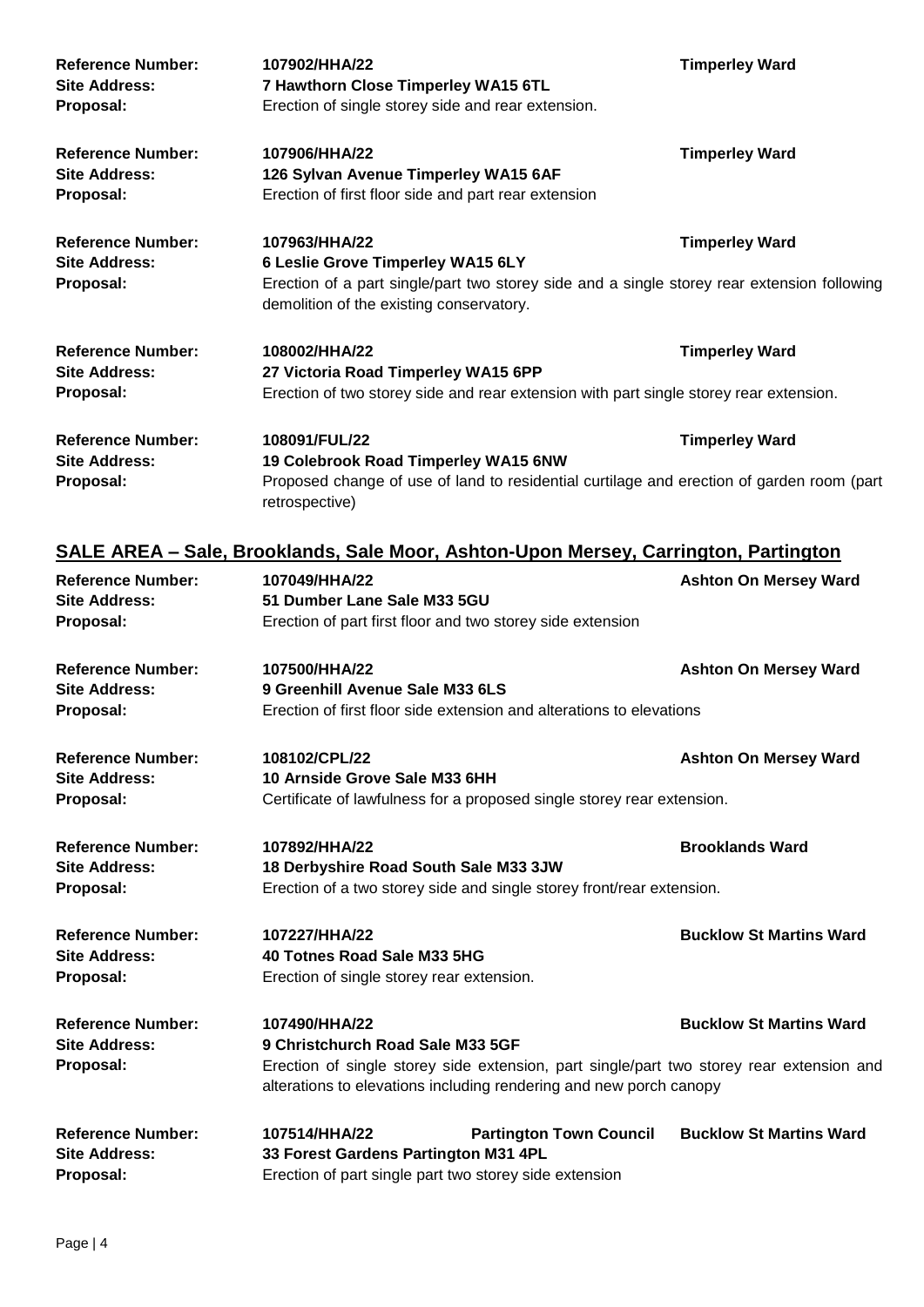| <b>Reference Number:</b>           | 108063/HHA/22                                                                                 | <b>Priory Ward</b>   |
|------------------------------------|-----------------------------------------------------------------------------------------------|----------------------|
| <b>Site Address:</b>               | 71 Wolseley Road Sale M33 7AU                                                                 |                      |
| Proposal:                          | Erection of a part single, part two storey side and rear extension                            |                      |
|                                    |                                                                                               |                      |
| <b>Reference Number:</b>           | 108135/FUL/22                                                                                 | <b>Priory Ward</b>   |
| <b>Site Address:</b>               | Springfield House 2 Springfield Road Sale M33 7XS                                             |                      |
| Proposal:                          | Creation of 12no. new car parking spaces, relocation of access barrier, partial               |                      |
|                                    | reconfiguration of car park and installation of 1no. Electric Vehicle Charge Point.           |                      |
|                                    |                                                                                               |                      |
| <b>Reference Number:</b>           | 106954/HHA/22                                                                                 | <b>St Marys Ward</b> |
| <b>Site Address:</b>               | 17 Ruskin Drive Sale M33 5TQ                                                                  |                      |
|                                    |                                                                                               |                      |
| Proposal:                          | Erection of single storey rear extension                                                      |                      |
| <b>Reference Number:</b>           | 107349/HHA/22                                                                                 | <b>St Marys Ward</b> |
|                                    |                                                                                               |                      |
| <b>Site Address:</b>               | 1 Redwood Sale M33 5RD                                                                        |                      |
| Proposal:                          | Erection of single storey rear extension including outbuilding extension in rear garden.      |                      |
|                                    |                                                                                               |                      |
|                                    | STRETFORD AREA & URMSTON AREA - Stretford, Gorse Hill, Old Trafford, Trafford Park,           |                      |
| <b>Urmston, Flixton, Davyhulme</b> |                                                                                               |                      |
| <b>Reference Number:</b>           | 108030/HHA/22                                                                                 | <b>Clifford Ward</b> |
| <b>Site Address:</b>               | 17 Brooks Road Old Trafford M16 9GG                                                           |                      |
| Proposal:                          | Erection of a rear conservatory                                                               |                      |
|                                    |                                                                                               |                      |
| <b>Reference Number:</b>           | 108138/CPL/22                                                                                 | <b>Clifford Ward</b> |
| <b>Site Address:</b>               | 165 Seymour Grove Old Trafford Manchester M16 0FJ                                             |                      |
| Proposal:                          | Application for Certificate of Lawful Development for a hip to gable roof extension with rear |                      |
|                                    | pitched roof dormer                                                                           |                      |
|                                    |                                                                                               |                      |
| <b>Reference Number:</b>           | 107382/HHA/22                                                                                 | Davyhulme West Ward  |
| <b>Site Address:</b>               | 88 Davyhulme Road Davyhulme Manchester M41 7DN                                                |                      |
|                                    |                                                                                               |                      |
| Proposal:                          | Erection of 2no. dormers and new patio doors to the rear elevation.                           |                      |
| <b>Reference Number:</b>           | 107521/HHA/22                                                                                 | Davyhulme West Ward  |
| <b>Site Address:</b>               | 20 Teesdale Avenue Davyhulme M41 8BY                                                          |                      |
|                                    |                                                                                               |                      |
| Proposal:                          | Erection of single storey side extension and erection of first floor extension over existing  |                      |
|                                    | single storey rear extension.                                                                 |                      |
| <b>Reference Number:</b>           | 108131/CPL/22                                                                                 | Davyhulme West Ward  |
|                                    |                                                                                               |                      |
| <b>Site Address:</b>               | 95 Ullswater Road Flixton M41 8SQ                                                             |                      |
| Proposal:                          | Application for Certificate of Lawful Development for erection of a prefabricated concrete    |                      |
|                                    | sectional garage                                                                              |                      |
|                                    |                                                                                               |                      |
| <b>Reference Number:</b>           | 107542/HHA/22                                                                                 | <b>Flixton Ward</b>  |
| <b>Site Address:</b>               | 37 Tintern Avenue Flixton M41 6FH                                                             |                      |
| Proposal:                          | Erection of a single storey rear extension. (Alterations to the rear extension previously     |                      |
|                                    | approved under 102361/HHA/20)                                                                 |                      |
|                                    |                                                                                               |                      |
|                                    |                                                                                               |                      |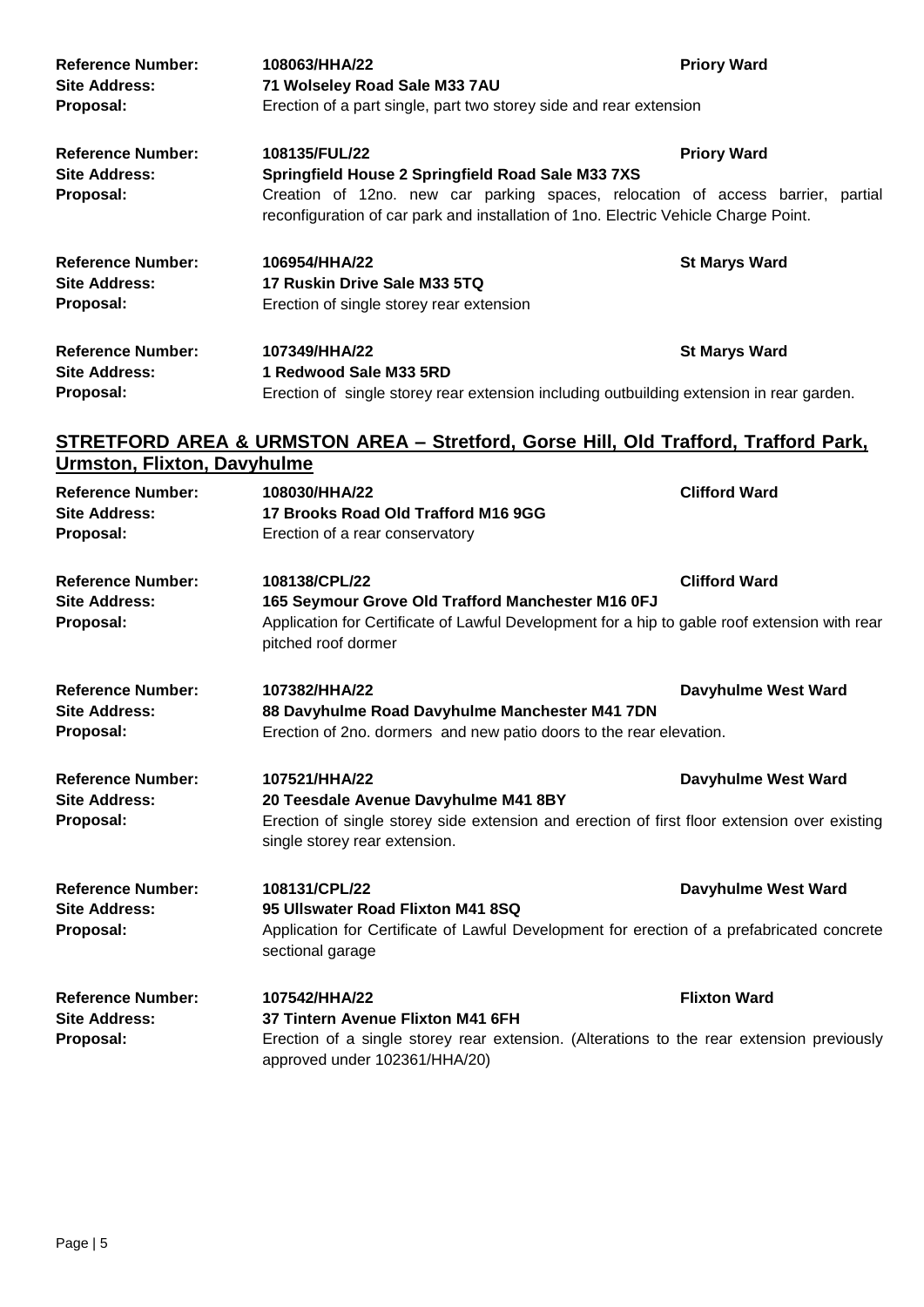| <b>Reference Number:</b><br><b>Site Address:</b><br>Proposal: | 108068/VAR/22<br>60 Woodsend Road Flixton Manchester M41 8GX<br>Application to vary Condition 3 (opening hours) on planning permission 87912/COU/16<br>(Retrospective application for the change of use from workshop (B2) to a gym (D2)), to<br>vary the weekend hours to 08.00-17.00 Saturdays and 10.00-16.00 Sundays and Bank<br>Holidays.                                                                                                                                        | <b>Flixton Ward</b>   |
|---------------------------------------------------------------|---------------------------------------------------------------------------------------------------------------------------------------------------------------------------------------------------------------------------------------------------------------------------------------------------------------------------------------------------------------------------------------------------------------------------------------------------------------------------------------|-----------------------|
| <b>Reference Number:</b><br><b>Site Address:</b><br>Proposal: | 108295/TPO/22<br>Strathdene 80 Irlam Road Flixton Manchester M41 6JT<br>Works to trees within TPO 077, specifically the reduction of overhanging Ash Tree(s)<br>branches up to 3m                                                                                                                                                                                                                                                                                                     | <b>Flixton Ward</b>   |
| <b>Reference Number:</b><br><b>Site Address:</b><br>Proposal: | 108014/FUL/22<br><b>Gorse Hill Ward</b><br>Village Inn Third Avenue Trafford Park Manchester M17 1DQ<br>Proposed refurbishment of the current Restaurant/Bar to include a glazed side extension,<br>glazed first floor rear terrace/extension, outdoor seating area to rear. External alterations<br>to include alterations to the car park layout, new vehicular entrance from Fifth Street,<br>removal and additional windows and doors to all elevations and render to elevations. |                       |
| <b>Reference Number:</b><br><b>Site Address:</b><br>Proposal: | 108046/HHA/22<br>31 Kings Lane Stretford M32 8GG<br>Erection of single storey side and rear extension                                                                                                                                                                                                                                                                                                                                                                                 | <b>Longford Ward</b>  |
| <b>Reference Number:</b><br><b>Site Address:</b><br>Proposal: | 108066/FUL/22<br><b>Royal Works Edge Lane Stretford</b><br>The erection of 51 dwellings across 40 affordable apartments and 11 townhouses, and a<br>landscaped public open space. Associated alterations to existing vehicular access and<br>formation of internal access road and parking.                                                                                                                                                                                           | <b>Stretford Ward</b> |
| <b>Reference Number:</b><br><b>Site Address:</b><br>Proposal: | 107212/HHA/22<br>5 Southbourne Avenue Urmston M41 9PX<br>Erection of two storey side and part single storey rear extension.                                                                                                                                                                                                                                                                                                                                                           | <b>Urmston Ward</b>   |
| <b>Reference Number:</b><br><b>Site Address:</b><br>Proposal: | <b>Urmston Ward</b><br>107250/HHA/22<br>65 Crofts Bank Road Urmston Manchester M41 0UB<br>Erection of single storey rear extension with first floor balcony, alterations to elevations<br>including raised rear terrace and associated landscaping and boundary treatment                                                                                                                                                                                                             |                       |
| <b>Reference Number:</b><br><b>Site Address:</b><br>Proposal: | 107486/HHA/22<br>3 Mayfair Avenue Urmston M41 5BR<br>Erection of two storey side and rear extension.                                                                                                                                                                                                                                                                                                                                                                                  | <b>Urmston Ward</b>   |
| <b>Reference Number:</b><br><b>Site Address:</b><br>Proposal: | 107513/HHA/22<br>84 Westmorland Road Urmston M41 9HN<br>Erection of single storey rear and side extension                                                                                                                                                                                                                                                                                                                                                                             | <b>Urmston Ward</b>   |
| <b>Reference Number:</b><br><b>Site Address:</b><br>Proposal: | 107566/HHA/22<br>1 Harcourt Close Urmston M41 9NB<br>Extension to existing garage including raising the overall height to form a garage and<br>office accommodation                                                                                                                                                                                                                                                                                                                   | <b>Urmston Ward</b>   |